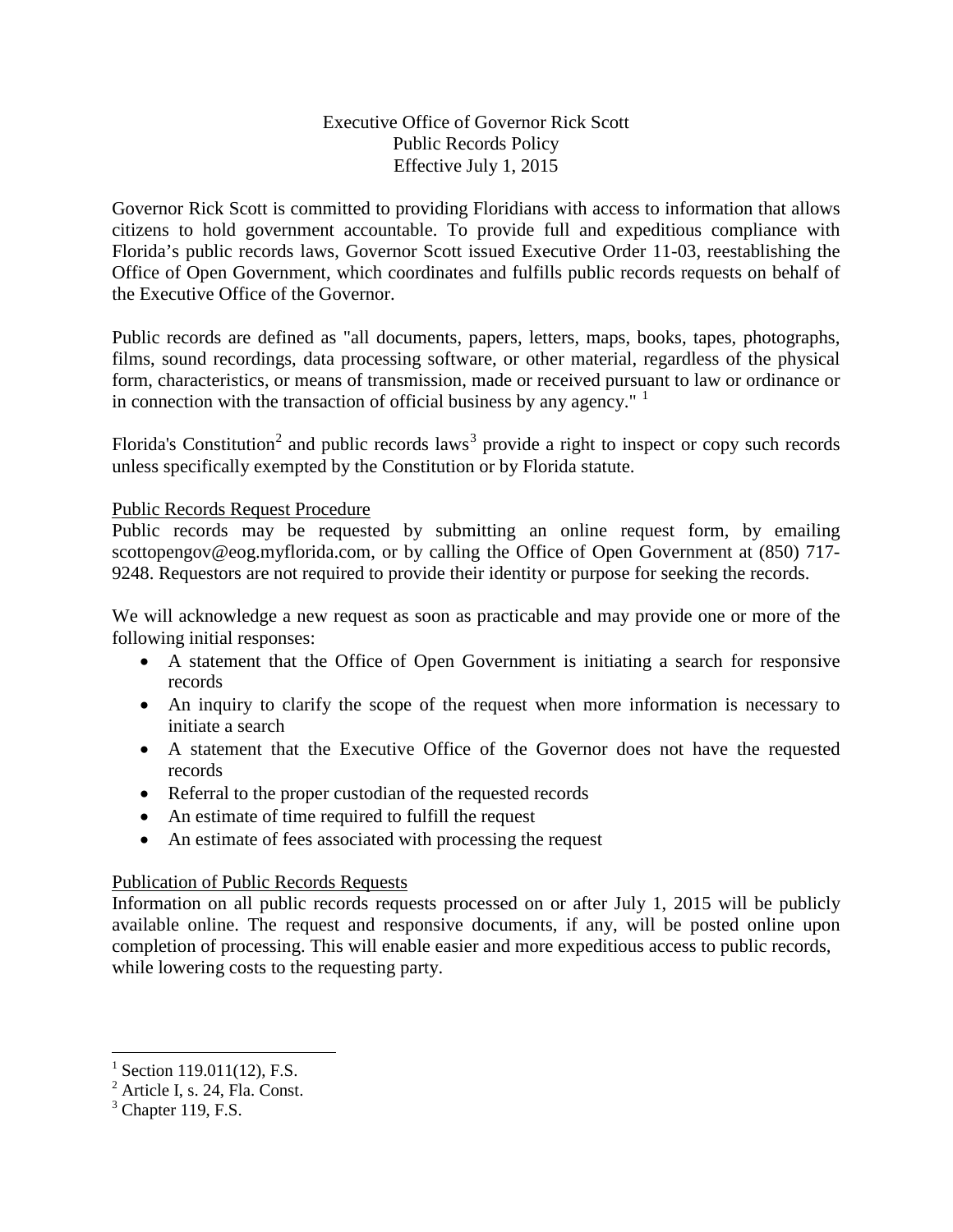### Duplication & Materials Costs

If documents are requested in hard copy or disc format, they may be provided upon payment of the following actual duplication and materials costs when applicable:

- One-sided Copy: \$ 0.15 per page of not more than  $8\frac{1}{2}$  x 14 inches
- Double-sided copy:  $$ 0.20$  per page of not more than  $8\frac{1}{2} \times 14$  inches
- All other duplication: Actual cost (material and supplies, not labor)
- CD-ROM: \$0.85 each
- DVD: \$1.15 each
- Certified Copies: \$1.00 per page
- Packaging and shipping charges: Estimated costs may be changed to reflect actual cost incurred.

### Special Service Charge

A special service charge will continue to be imposed pursuant to section 119.07(4)(d), Florida Statutes, if the nature or volume of the requested public records requires extensive use of information technology resources and/or extensive clerical or supervisory assistance by agency personnel. This charge will be separate and in addition to actual duplication and material costs.

a. A special service charge will be warranted if the nature or volume of the requested records to be inspected or copied requires more than 30 minutes of agency resources. Once 30 minutes of agency resources have been expended on a request, the charge will apply only to any time expended in addition to the first 30 minutes. Therefore, there will not be a special service charge for the first 30 minutes of time regardless of how long it takes to fulfill the request.

b. Clerical or supervisory assistance includes searching for and/or locating the requested record, reviewing records for legally exempt or confidential information, withholding or redaction of such exempt or confidential information, and preparing, copying, and refiling of the requested records.

c. If multiple agency divisions are involved, the special service charge will be based on the aggregate amount of time expended by all personnel and information technology resources when applicable.

d. The rate charged for clerical or supervisory assistance will be based on the lowest paid full-time personnel in the Office of Open Government capable of processing public records requests (salary and benefits), even if a specific request requires labor by higher paid employees (such as managerial review). In those cases where legal review is necessary, the charge will be at the lowest attorney rate (salary and benefits) in the Office of General Counsel.

# Cost Estimate and Payment

Upon receiving requests for public records, the Office of Open Government will provide an itemized estimate to the person initiating the request. The estimate will include the hours required, the estimated service charge for extensive labor, and actual duplicating or other